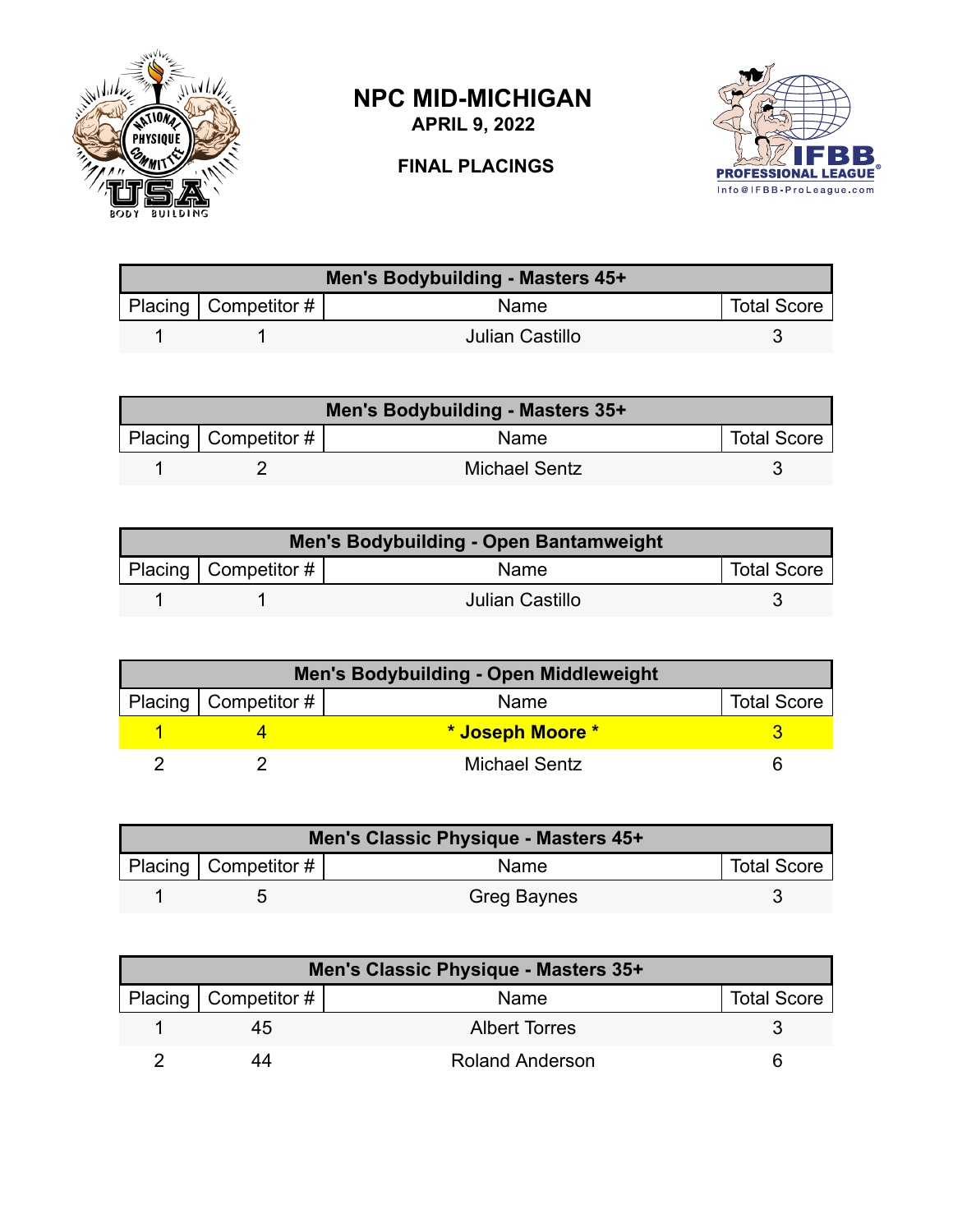| <b>Men's Classic Physique - True Novice</b> |              |                       |                    |  |
|---------------------------------------------|--------------|-----------------------|--------------------|--|
| Placing                                     | Competitor # | Name                  | <b>Total Score</b> |  |
|                                             |              | Joseph Delvaux        | 3                  |  |
| 2                                           | 5            | <b>Greg Baynes</b>    | 6                  |  |
| 3                                           | 8            | Leonardo Franco-Lopez | 9                  |  |
| 4                                           | 3            | Jeremiah Davis        | 13                 |  |
| 5                                           | 9            | <b>Ben Sheets</b>     | 14                 |  |
| 6                                           | 6            | <b>Alex Dearing</b>   | 18                 |  |
|                                             | 43           | <b>Chris Simpson</b>  | 20                 |  |

| <b>Men's Classic Physique - Novice</b> |                              |                       |                    |
|----------------------------------------|------------------------------|-----------------------|--------------------|
|                                        | Placing $\vert$ Competitor # | Name                  | <b>Total Score</b> |
|                                        |                              | Leonardo Franco-Lopez |                    |
|                                        |                              | Jeremiah Davis        |                    |

| Men's Classic Physique - Open Class A |                              |                         |                    |  |
|---------------------------------------|------------------------------|-------------------------|--------------------|--|
|                                       | Placing $\vert$ Competitor # | Name                    | <b>Total Score</b> |  |
|                                       |                              | Joseph Moore            |                    |  |
|                                       |                              | Leonardo Franco-Lopez   |                    |  |
|                                       |                              | <b>Mccauley Owsinek</b> |                    |  |

| Men's Classic Physique - Open Class B |                              |                      |                    |  |
|---------------------------------------|------------------------------|----------------------|--------------------|--|
|                                       | Placing $\vert$ Competitor # | Name                 | <b>Total Score</b> |  |
|                                       |                              | * Joseph Delvaux *   |                    |  |
|                                       | 12                           | <b>Nick Cate</b>     |                    |  |
| 3                                     | 14                           | <b>Zach Sayers</b>   | 9                  |  |
|                                       | 43                           | <b>Chris Simpson</b> |                    |  |

| Men's Classic Physique - Open Class C |                        |                    |  |  |
|---------------------------------------|------------------------|--------------------|--|--|
| Placing $\vert$ Competitor #          | Name                   | <b>Total Score</b> |  |  |
|                                       | Jacob Ruoff            |                    |  |  |
|                                       | <b>Ben Sheets</b>      |                    |  |  |
|                                       | <b>Roland Anderson</b> |                    |  |  |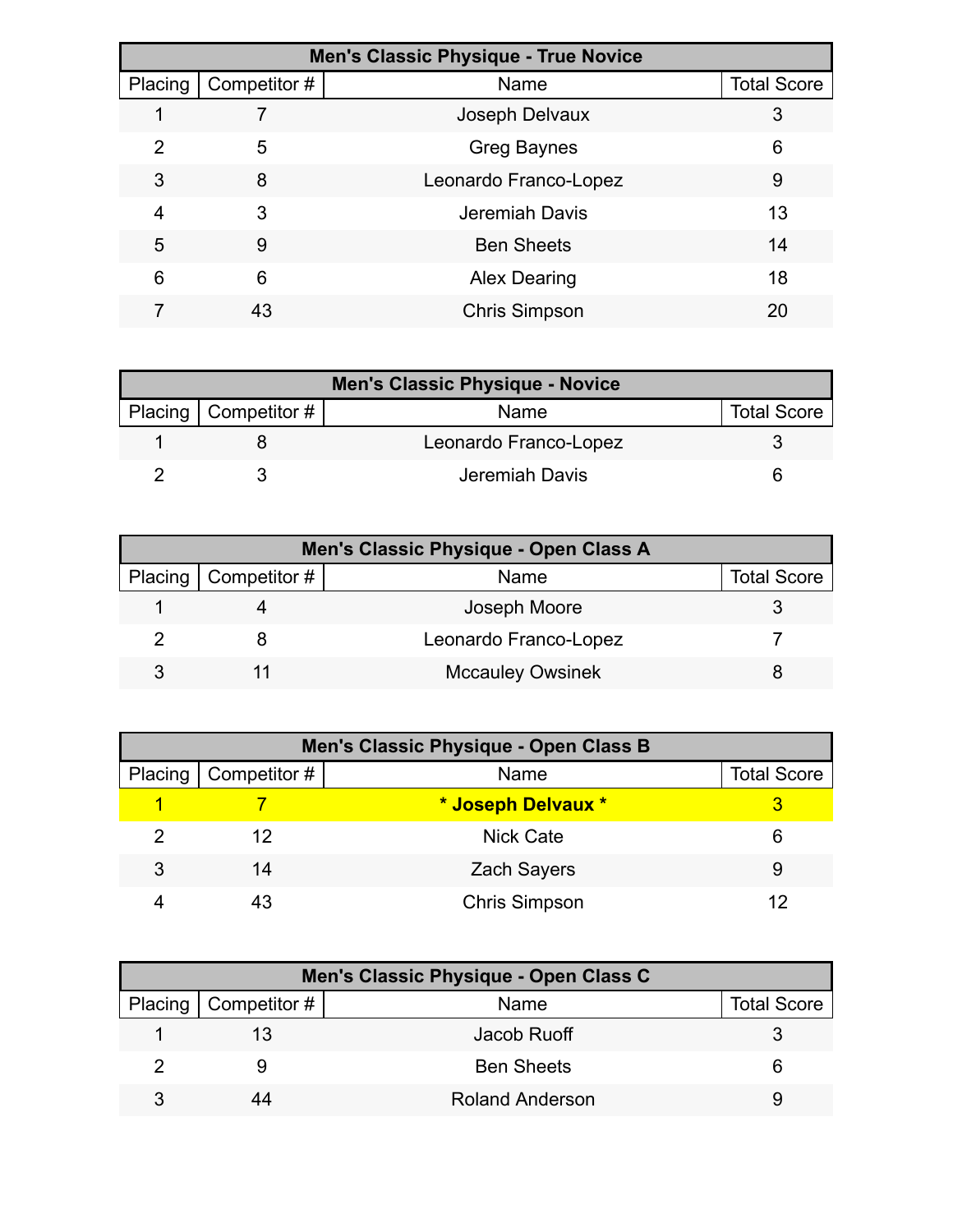| Women's Figure - Masters 45+ |                        |                             |                    |  |
|------------------------------|------------------------|-----------------------------|--------------------|--|
|                              | Placing   Competitor # | <b>Name</b>                 | <b>Total Score</b> |  |
|                              | 15                     | <b>Kristina Cantleberry</b> |                    |  |
|                              | 16                     | Natasha Sczepanski          |                    |  |

| <b>Women's Figure - True Novice</b> |                        |                         |                    |  |
|-------------------------------------|------------------------|-------------------------|--------------------|--|
|                                     | Placing   Competitor # | Name                    | <b>Total Score</b> |  |
|                                     |                        | <b>Shannon Sheridan</b> |                    |  |

| <b>Women's Figure - Novice</b> |                          |              |                    |
|--------------------------------|--------------------------|--------------|--------------------|
|                                | Placing   Competitor $#$ | <b>Name</b>  | <b>Total Score</b> |
|                                |                          | Morgan Sudek |                    |

| Women's Figure - Open Class A |                          |                             |                    |  |
|-------------------------------|--------------------------|-----------------------------|--------------------|--|
|                               | Placing   Competitor $#$ | Name                        | <b>Total Score</b> |  |
|                               |                          | * Morgan Sudek *            |                    |  |
|                               | ריו                      | <b>Kristina Cantleberry</b> |                    |  |

| <b>Women's Figure - Open Class B</b> |                        |                         |                    |  |
|--------------------------------------|------------------------|-------------------------|--------------------|--|
|                                      | Placing   Competitor # | Name                    | <b>Total Score</b> |  |
|                                      |                        | <b>Shannon Sheridan</b> |                    |  |
|                                      |                        | Natasha Sczepanski      |                    |  |

| Men's Physique - Masters 60+ |                        |             |                    |  |
|------------------------------|------------------------|-------------|--------------------|--|
|                              | Placing   Competitor # | <b>Name</b> | <b>Total Score</b> |  |
|                              |                        | Paul Evenou |                    |  |

| Men's Physique - Masters 55+ |                           |             |                    |  |
|------------------------------|---------------------------|-------------|--------------------|--|
|                              | Placing   Competitor $\#$ | <b>Name</b> | <b>Total Score</b> |  |
|                              |                           | Paul Evenou |                    |  |

| Men's Physique - Masters 45+ |                          |                            |                    |  |
|------------------------------|--------------------------|----------------------------|--------------------|--|
|                              | Placing   Competitor $#$ | Name                       | <b>Total Score</b> |  |
|                              |                          | <b>Christopher Belling</b> |                    |  |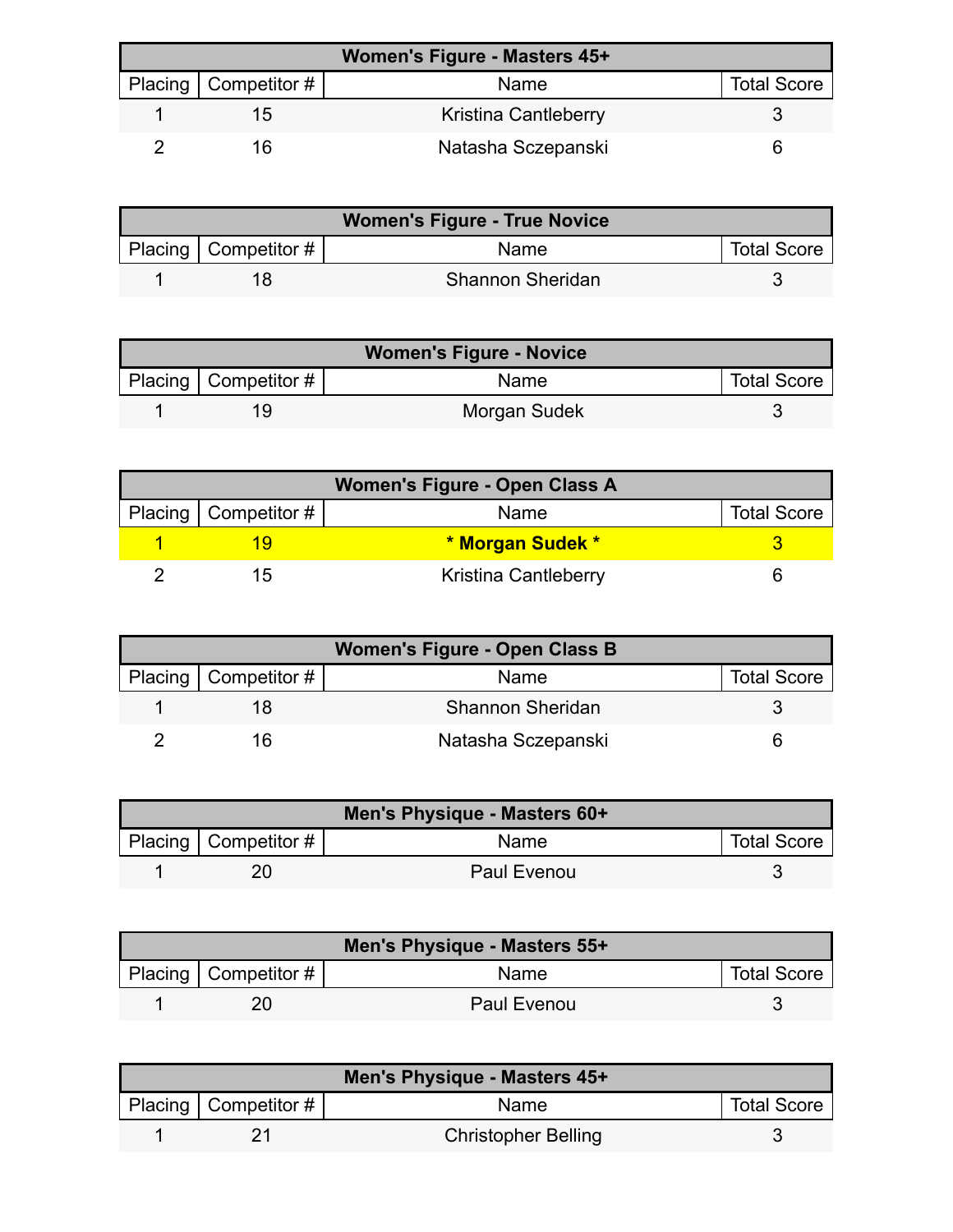| Men's Physique - Masters 35+ |                        |                        |                    |  |
|------------------------------|------------------------|------------------------|--------------------|--|
|                              | Placing   Competitor # | <b>Name</b>            | <b>Total Score</b> |  |
|                              |                        | <b>Marlon Mcdowell</b> |                    |  |

| <b>Men's Physique - True Novice</b> |              |                        |                    |
|-------------------------------------|--------------|------------------------|--------------------|
| Placing                             | Competitor # | Name                   | <b>Total Score</b> |
|                                     | 23           | <b>Rex Hudson</b>      | 3                  |
| 2                                   | 20           | <b>Paul Evenou</b>     | 6                  |
| 3                                   | 24           | <b>Drake Killinger</b> | 9                  |
| 4                                   | 25           | <b>Brian Snyder</b>    | 13                 |
| 5                                   | 46           | Doug Ciszek            | 14                 |

| Men's Physique - Open Class B |                 |                    |  |  |
|-------------------------------|-----------------|--------------------|--|--|
| Placing   Competitor #        | Name            | <b>Total Score</b> |  |  |
|                               | * Ryan Broton * |                    |  |  |
|                               | Guadalupe Tapia |                    |  |  |

| Men's Physique - Open Class C |                        |                        |                    |  |
|-------------------------------|------------------------|------------------------|--------------------|--|
|                               | Placing   Competitor # | <b>Name</b>            | <b>Total Score</b> |  |
|                               |                        | <b>Marlon Mcdowell</b> |                    |  |
|                               |                        | <b>Rex Hudson</b>      |                    |  |

| <b>Women's Wellness - True Novice</b> |                        |               |                    |
|---------------------------------------|------------------------|---------------|--------------------|
|                                       | Placing   Competitor # | Name          | <b>Total Score</b> |
|                                       |                        | Jessica Moroz |                    |
|                                       | 28                     | Janie Story   |                    |

| <b>Women's Wellness - Open</b> |                        |               |                    |
|--------------------------------|------------------------|---------------|--------------------|
|                                | Placing   Competitor # | Name          | <b>Total Score</b> |
|                                |                        | Jessica Moroz |                    |

| Women's Bikini - Masters 50+ |                        |                |                    |
|------------------------------|------------------------|----------------|--------------------|
|                              | Placing   Competitor # | <b>Name</b>    | <b>Total Score</b> |
|                              |                        | Leena Bahu     |                    |
|                              |                        | Lisa Stallings |                    |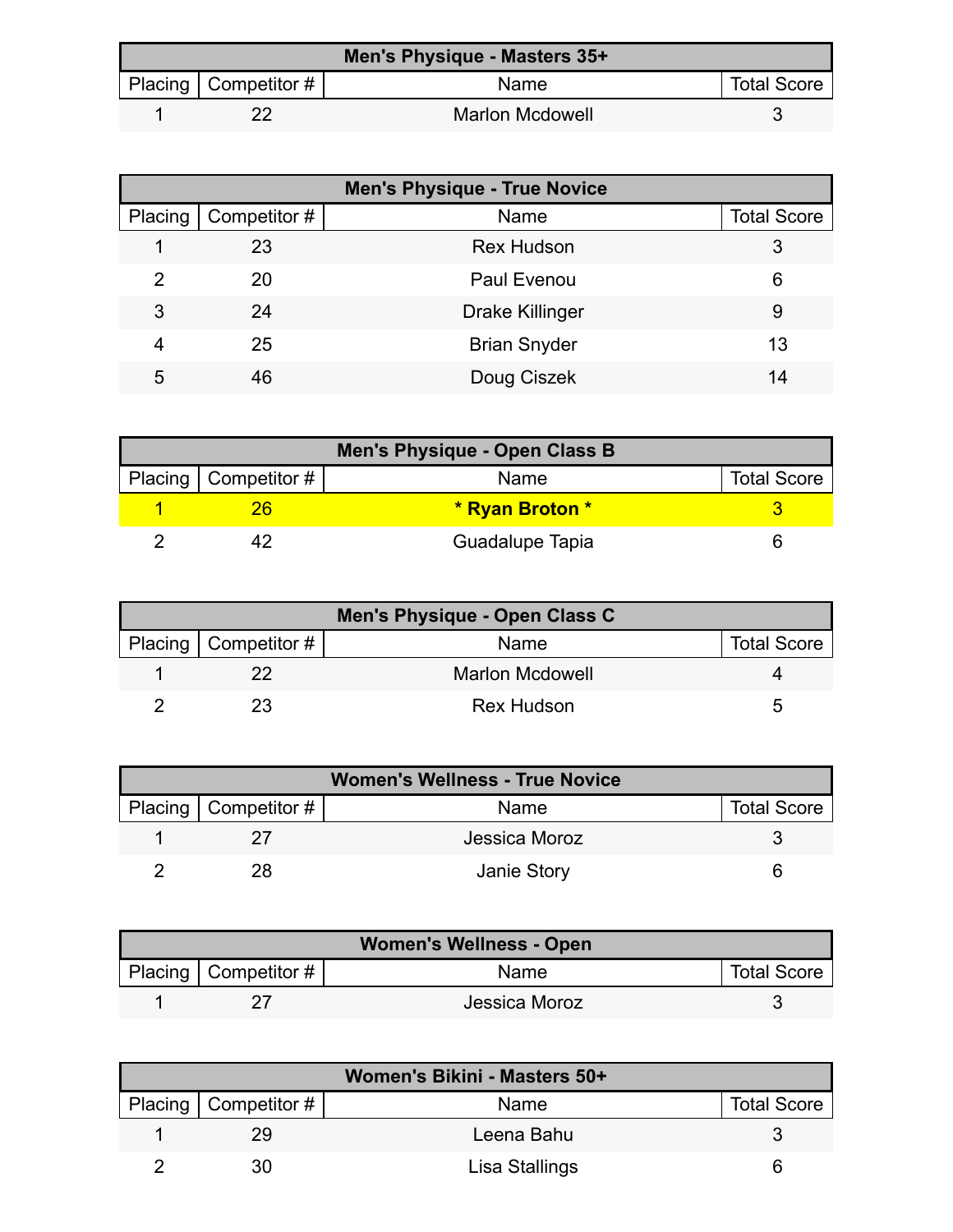| Women's Bikini - Masters 45+ |                        |                         |                    |  |
|------------------------------|------------------------|-------------------------|--------------------|--|
|                              | Placing   Competitor # | Name                    | <b>Total Score</b> |  |
|                              |                        | <b>Rachel Fetterley</b> |                    |  |
|                              |                        | Christina Belling       |                    |  |

| Women's Bikini - Masters 40+ |                                      |                |                    |
|------------------------------|--------------------------------------|----------------|--------------------|
|                              | Placing $\vert$ Competitor # $\vert$ | Name           | <b>Total Score</b> |
|                              |                                      | Jennifer Smith |                    |

| Women's Bikini - Masters 35+ |                        |                |                    |
|------------------------------|------------------------|----------------|--------------------|
|                              | Placing   Competitor # | <b>Name</b>    | <b>Total Score</b> |
|                              |                        | Jennifer Smith |                    |

| <b>Women's Bikini - True Novice</b> |             |                        |                    |  |
|-------------------------------------|-------------|------------------------|--------------------|--|
| Placing                             | Competitor# | Name                   | <b>Total Score</b> |  |
| 1                                   | 38          | Samantha West          | 3                  |  |
| $\overline{2}$                      | 29          | Leena Bahu             | 6                  |  |
| 3                                   | 35          | Karina Dotson          | 9                  |  |
| 4                                   | 37          | <b>Bianca Tanase</b>   | 12                 |  |
| 5                                   | 36          | <b>Alexis Mitchell</b> | 15                 |  |
| 6                                   | 34          | Jennifer Smith         | 18                 |  |
|                                     | 30          | Lisa Stallings         | 20                 |  |

| <b>Women's Bikini - Novice</b> |              |                         |                    |  |
|--------------------------------|--------------|-------------------------|--------------------|--|
| Placing                        | Competitor # | Name                    | <b>Total Score</b> |  |
|                                | 29           | Leena Bahu              | 3                  |  |
| 2                              | 35           | Karina Dotson           | 6                  |  |
| 3                              | 39           | <b>Emily Arauz</b>      | 10                 |  |
| 4                              | 33           | <b>Rachel Fetterley</b> | 11                 |  |
| 5                              | 40           | <b>Rula Dabit</b>       | 15                 |  |
| 6                              | 34           | Jennifer Smith          | 18                 |  |